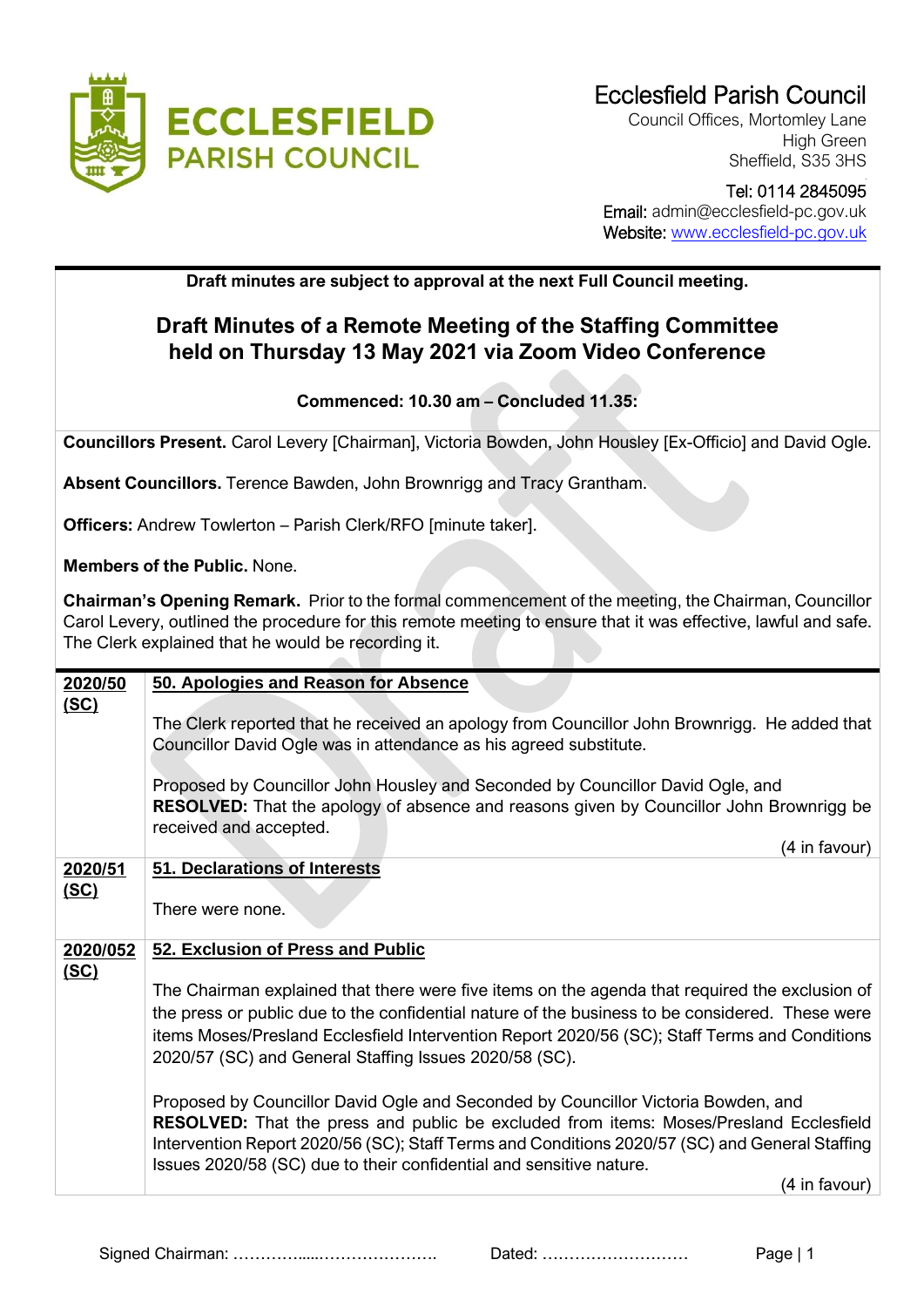| 2020/53                | 53. Public Participation Session                                                                                                                                                                                                                                                                                                                                                                                                                                                                                   |
|------------------------|--------------------------------------------------------------------------------------------------------------------------------------------------------------------------------------------------------------------------------------------------------------------------------------------------------------------------------------------------------------------------------------------------------------------------------------------------------------------------------------------------------------------|
| <u>(SC)</u>            | There were no questions received from members of the public.                                                                                                                                                                                                                                                                                                                                                                                                                                                       |
| 2020/54                | 54. Staffing Committee Minutes                                                                                                                                                                                                                                                                                                                                                                                                                                                                                     |
| <u>(SC)</u>            | The approved minutes and actions of the Staffing Committee meeting held on 17 January 2021<br>were outlined by the Chairman and considered by the meeting.                                                                                                                                                                                                                                                                                                                                                         |
|                        | Proposed by Councillor John Housley and Seconded by Councillor Victoria Bowden, and<br>RESOLVED: That the minutes of the Staffing Committee meeting held on 17 January 2021 be<br>endorsed.                                                                                                                                                                                                                                                                                                                        |
|                        | (4 in favour)                                                                                                                                                                                                                                                                                                                                                                                                                                                                                                      |
| 2020/55<br><u>(SC)</u> | 55. COVID 19 Pandemic and Implications for Staff                                                                                                                                                                                                                                                                                                                                                                                                                                                                   |
|                        | The Clerk gave an overview of the actions taken to ensure that Council staff, Councillors and<br>other visitors and users of the Council offices were safe in accordance with Government and<br>other guidelines. He explained that the Council offices had been the subject of a spot check of<br>its COVID policies and procedures by the HSE, which confirmed that its arrangements were<br>sound. Julie was thanked for her hard work and efforts in ensuring that the Council was COVID<br>prepared and safe. |
| 2020/56                | 56. Moses/Presland Ecclesfield Intervention Report                                                                                                                                                                                                                                                                                                                                                                                                                                                                 |
| <u>(SC)</u>            | The Chairman provided a commentary on the key findings of the report. The report was then<br>discussed.                                                                                                                                                                                                                                                                                                                                                                                                            |
|                        | Proposed by Councillor David and Seconded by Councillor John Housley, and<br>RESOLVED: That a special meeting of the Staffing Committee be held in June 2021 to consider<br>in detail the Moses/Presland Ecclesfield Intervention Report and to which all Councillors would<br>be invited to attend.                                                                                                                                                                                                               |
|                        | (4 in favour)                                                                                                                                                                                                                                                                                                                                                                                                                                                                                                      |
| 2020/57<br><u>(SC)</u> | <b>57. Staff Terms and Conditions</b>                                                                                                                                                                                                                                                                                                                                                                                                                                                                              |
|                        | The Clerk led on this. He confirmed that following the minute 2020/048 (2) (SC), he had re-<br>evaluated the concerned position. This included discussions with the concerned post holder.<br>He was not proposing any changes.                                                                                                                                                                                                                                                                                    |
|                        | A discussion then took place on the progress with the re-evaluations of the other positions in<br>accordance with minute 2020/048 (3) (SC).                                                                                                                                                                                                                                                                                                                                                                        |
|                        | Proposed by Councillor Carol Levery and Seconded by Councillor Victoria Bowden, and<br>RESOLVED: That the Yorkshire Local Council's Associations (YLCA) be appointed to undertake<br>an independent evaluation of the grading of the two agreed Council's positions.<br>(4 in favour)                                                                                                                                                                                                                              |
| 2020/58                | 58. General Staffing Issue                                                                                                                                                                                                                                                                                                                                                                                                                                                                                         |
| <u>(SC)</u>            | The Clerk gave a verbal progress report. He explained that annual appraisals of staff had been<br>undertaken.                                                                                                                                                                                                                                                                                                                                                                                                      |
|                        | He went on to provide an overview of the main findings of the recent health and safety inspection<br>of the Council offices from a staffing perspective. This had highlighted that the Council's health<br>and safety policies and procedures were sound and up to date. A risk had been identified with<br>staff that regularly use computers. Reference was made to whether the Council should provide                                                                                                           |